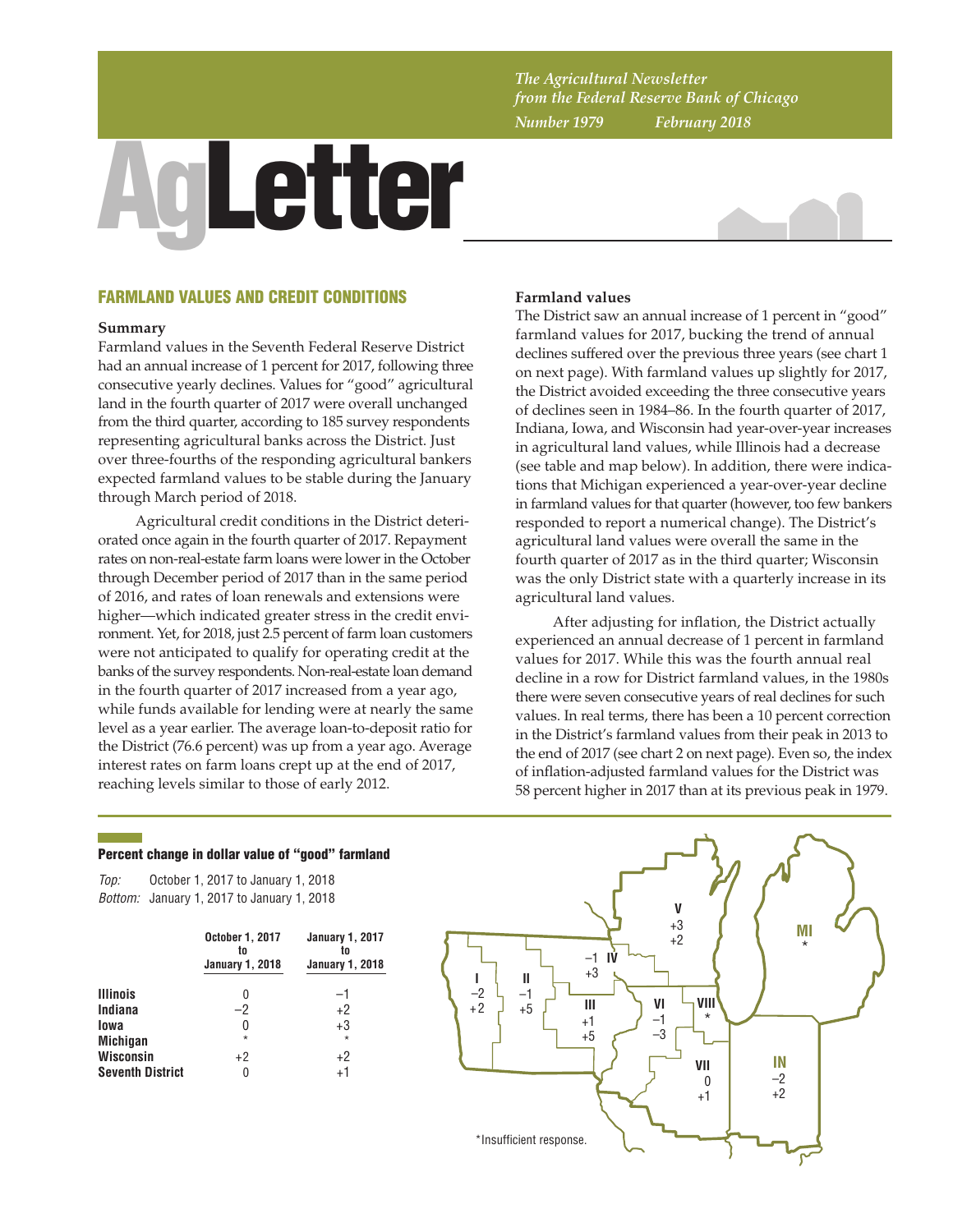

## 1. Annual percent change in Seventh District farmland values

Source: Author's calculations based on data from Federal Reserve Bank of Chicago farmland value surveys. 1975 '81 '87 '93 '99 2005 '11 '17

The productivity of District farmland helped stabilize the value of agricultural ground in 2017. Based on calculations using U.S. Department of Agriculture (USDA) data, the District states' corn yield set a record of 193 bushels per acre in 2017, edging up 1 percent from 2016. However, the District states' soybean yield dipped 5.7 percent in 2017 from 2016—to 54.8 bushels per acre (still the second-highest soybean yield ever). Farmers increased the acreage planted with soybeans by 5 percent, which compensated for the dip in yield. This allowed 2017's soybean production for the five District states to essentially match 2016's. In contrast, farmers opted to decrease the corn acreage harvested in the five District states by 5.1 percent in 2017, producing a corn harvest that was 4.2 percent below the 2016 level.

According to USDA data, national soybean production in 2017 hit a record 4.4 billion bushels—up 2 percent from 2016. U.S. corn output of 14.6 billion bushels for 2017 was 4 percent below the record set in 2016 (yet the second largest ever). Ample supplies of soybeans and corn contributed to downward pressures on soybean and corn prices in 2017. Soybean prices in December 2017 were, on average, 4 percent lower than a year ago, yet were 6 percent higher than two years ago (see final table, on back page). In December 2017, corn prices were, on average, 3 percent lower than a year ago and 12 percent lower than two years ago.

Livestock prices were generally higher in 2017 than in the previous two years. The index of prices for livestock and associated products (see final table) in December 2017 was up 6 percent from a year ago and 3 percent from two years ago. The average prices of eggs, hogs, and cattle moved higher in 2017 (up 11 percent, 12 percent, and 6 percent in December 2017 from a year earlier, respectively). However, in December 2017, milk prices, on average, were down 9 percent from a year ago. Although dairy prices fell, demand for farmland was apparently strong enough to keep farmland values moving up in Wisconsin—the District's primary dairy state. Upward movements in other livestock

prices helped prop up agricultural land values (most notably in Iowa), even though corn and soybean prices were weaker in 2017 than in the previous year and the District's 2017 harvest for corn and soybeans combined wasn't as large as its 2016 harvest. Survey respondents commented that farmland for sale was still limited, some farmers were in position to expand their operations, and investors showed interest in buying farmland. These three factors likely contributed to the stabilization of District farmland values.

# **Credit conditions**

There was further deterioration in agricultural credit conditions in the fourth quarter of 2017. The index of non-realestate farm loan repayment rates was at its lowest level (53) since the third quarter of 2016. Repayment rates in the final quarter of 2017 were lower than in the same period of the previous year, with 2 percent of survey respondents reporting higher rates of loan repayment and 49 percent reporting lower rates. Non-real-estate farm loan renewals and extensions in the fourth quarter of 2017 were higher than in the fourth quarter of 2016, as 44 percent of survey respondents reported more of them and just 3 percent reported fewer. Additionally, the share of the District farm loan portfolio deemed to have "major" or "severe" repayment problems edged up to 6.1 percent in the fourth quarter of 2017—the highest such share since the early 2000s.

District states saw a continuation in the tightening of credit standards relative to a year ago, as 46 percent of the survey respondents reported their banks tightened credit standards for agricultural loans in the fourth quarter of 2017 relative to the fourth quarter of 2016 and 54 percent reported their banks kept credit standards essentially unchanged. A Wisconsin banker provided an interesting take on this matter: "While credit standards are not tightening, we continue to be more disciplined in gathering quality financial information on a regular basis and monitoring accounts." Moreover, 18 percent of responding bankers noted that their banks required larger amounts of collateral

## 2. Indexes of Seventh District farmland values

index, 1981=100



Sources: Author's calculations based on data from Federal Reserve Bank of Chicago farmland value surveys; and U.S. Bureau of Economic Analysis, Personal Consumption Expenditures Price Index (PCEPI), from Haver Analytics.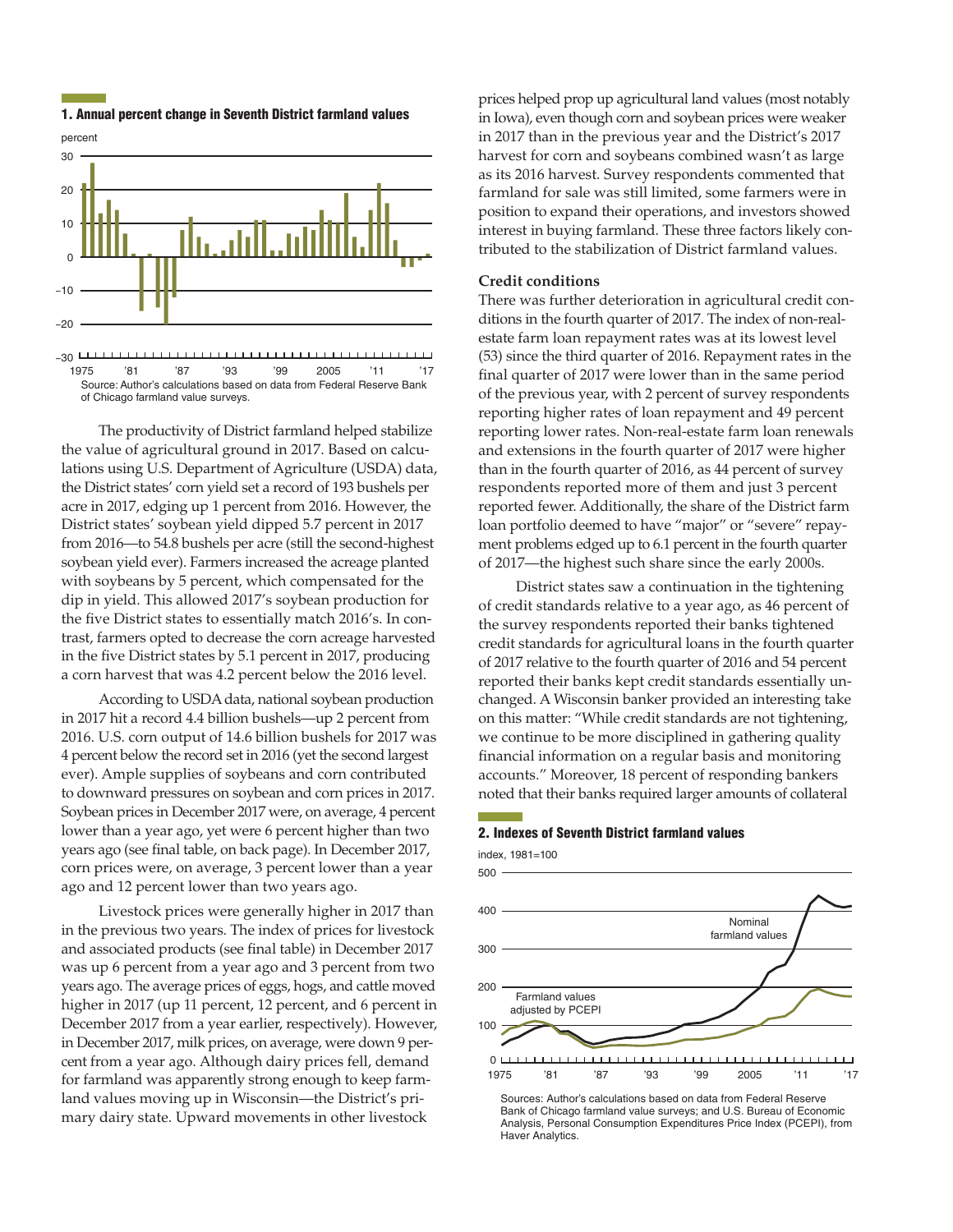## Credit conditions at Seventh District agricultural banks

|           | Loan<br>demand | <b>Funds</b><br>availability | Loan<br>repayment rates | Average loan-to-<br>deposit ratio | Interest rates on farm loans           |                               |                             |
|-----------|----------------|------------------------------|-------------------------|-----------------------------------|----------------------------------------|-------------------------------|-----------------------------|
|           |                |                              |                         |                                   | <b>Operating</b><br>loans <sup>a</sup> | Feeder<br>cattle <sup>a</sup> | Real<br>estate <sup>a</sup> |
|           | $(index)^b$    | $(index)^b$                  | $(index)^b$             | (percent)                         | (percent)                              | (percent)                     | (percent)                   |
| 2016      |                |                              |                         |                                   |                                        |                               |                             |
| Jan-Mar   | 156            | 105                          | 32                      | 73.3                              | 4.91                                   | 5.01                          | 4.65                        |
| Apr–June  | 126            | 108                          | 48                      | 72.6                              | 4.89                                   | 5.05                          | 4.57                        |
| July-Sept | 132            | 103                          | 48                      | 75.3                              | 4.87                                   | 4.95                          | 4.57                        |
| Oct-Dec   | 114            | 105                          | 65                      | 75.0                              | 5.03                                   | 5.10                          | 4.71                        |
| 2017      |                |                              |                         |                                   |                                        |                               |                             |
| Jan-Mar   | 129            | 101                          | 57                      | 74.4                              | 5.13                                   | 5.27                          | 4.80                        |
| Apr–June  | 119            | 104                          | 68                      | 74.4                              | 5.20                                   | 5.25                          | 4.86                        |
| July-Sept | 120            | 95                           | 60                      | 77.4                              | 5.16                                   | 5.25                          | 4.84                        |
| Oct-Dec   | 128            | 99                           | 53                      | 76.6                              | 5.34                                   | 5.44                          | 4.93                        |

a At end of period.

b Bankers responded to each item by indicating whether conditions in the current quarter were higher or lower than (or the same as) in the year-earlier quarter. The index numbers are computed by subtracting the percentage of bankers who responded "lower" from the percentage who responded "higher" and adding 100.

Note: Historical data on Seventh District agricultural credit conditions are available for download from the *AgLetter* webpage, https://www.chicagofed.org/publications/agletter/index.

for customers to qualify for non-real-estate farm loans during the October through December period of 2017 relative to the same period of a year ago, and none required smaller amounts. As of January 1, 2018, the average interest rates for farm operating loans (5.34 percent) and feeder cattle loans (5.44 percent) were at their highest levels since the first quarter of 2012. The average interest rate for agricultural real estate loans (4.93 percent) was last higher during a spike in the fourth quarter of 2013. However, after being adjusted for inflation with the Personal Consumption Expenditures Price Index, all these interest rates were at their lowest levels since the first quarter of 2017, as an uptick in inflation was higher than the increases in farm interest rates.

Agricultural operators demonstrated greater interest in non-real-estate loans during the October through December period of 2017 than during the same period of 2016. With 38 percent of survey respondents reporting an increase in the demand for non-real-estate loans and 10 percent reporting a decrease, the index of loan demand stood at 128 in the fourth quarter of 2017. For the second consecutive quarter, funds availability was below the level of a year ago in the fourth quarter of 2017. Nevertheless, the index of funds availability was up a bit at 99, with funds availability higher at 11 percent of the survey respondents' banks and lower at 12 percent. Reflecting the changes in these indexes, the District's average loan-to-deposit ratio was higher than a year ago; but at 76.6 percent, this ratio was still 4.4 percentage points below the average level desired by the responding bankers.

## **Looking forward**

Given the challenging times facing agriculture, it's not surprising that an Iowa respondent stated, "Several area banks are putting pressure on producers with tight margins to either sell land or refinance with another bank." More surprisingly, survey respondents indicated that only 2.5 percent (a shade lower than a year ago) of their farm customers with operating credit in 2017 were not likely to qualify for

new operating credit in 2018; however, this proportion was 4.9 percent in Michigan and 3.2 percent in Wisconsin. Responding bankers expected non-real-estate agricultural loan volumes to be higher in the first quarter of 2018 relative to the same quarter of a year earlier, as volumes for operating loans and loans guaranteed by the USDA's Farm Service Agency were forecasted to be higher. However, volumes for grain storage, farm machinery, feeder cattle, and dairy loans were forecasted to be lower in the January through March period of 2018 relative to the same period of 2017. In line with these lower loan volumes, as of the start of 2018, the majority of survey respondents anticipated capital expenditures by farmers would be lower in the year ahead compared with the year just ended (for the fifth year in a row).

The vast majority of responding bankers (76 percent) expected farmland values to be stable in the first quarter of 2018, while 23 percent expected them to decline and only 1 percent expected them to rise. So, more of the same is likely for District agricultural land values in early 2018.

David B. Oppedahl, *senior business economist*

*AgLetter* (ISSN 1080-8639) is published quarterly by the Economic Research Department of the Federal Reserve Bank of Chicago. It is prepared by David B. Oppedahl, senior business economist, and members of the Bank's Economic Research Department. The information used in the preparation of this publication is obtained from sources considered reliable, but its use does not constitute an endorsement of its accuracy or intent by the Federal Reserve Bank of Chicago or the Federal Reserve System.

© 2018 Federal Reserve Bank of Chicago

*AgLetter* articles may be reproduced in whole or in part, provided the articles are not reproduced or distributed for commercial gain and provided the source is appropriately credited. Prior written permission must be obtained for any other reproduction, distribution, republication, or creation of derivative works of *AgLetter* articles. To request permission, please contact Helen Koshy, senior editor, at 312-322-5830 or email Helen.Koshy@chi.frb.org. *AgLetter* and other Bank publications are available at https://www.chicagofed.org.